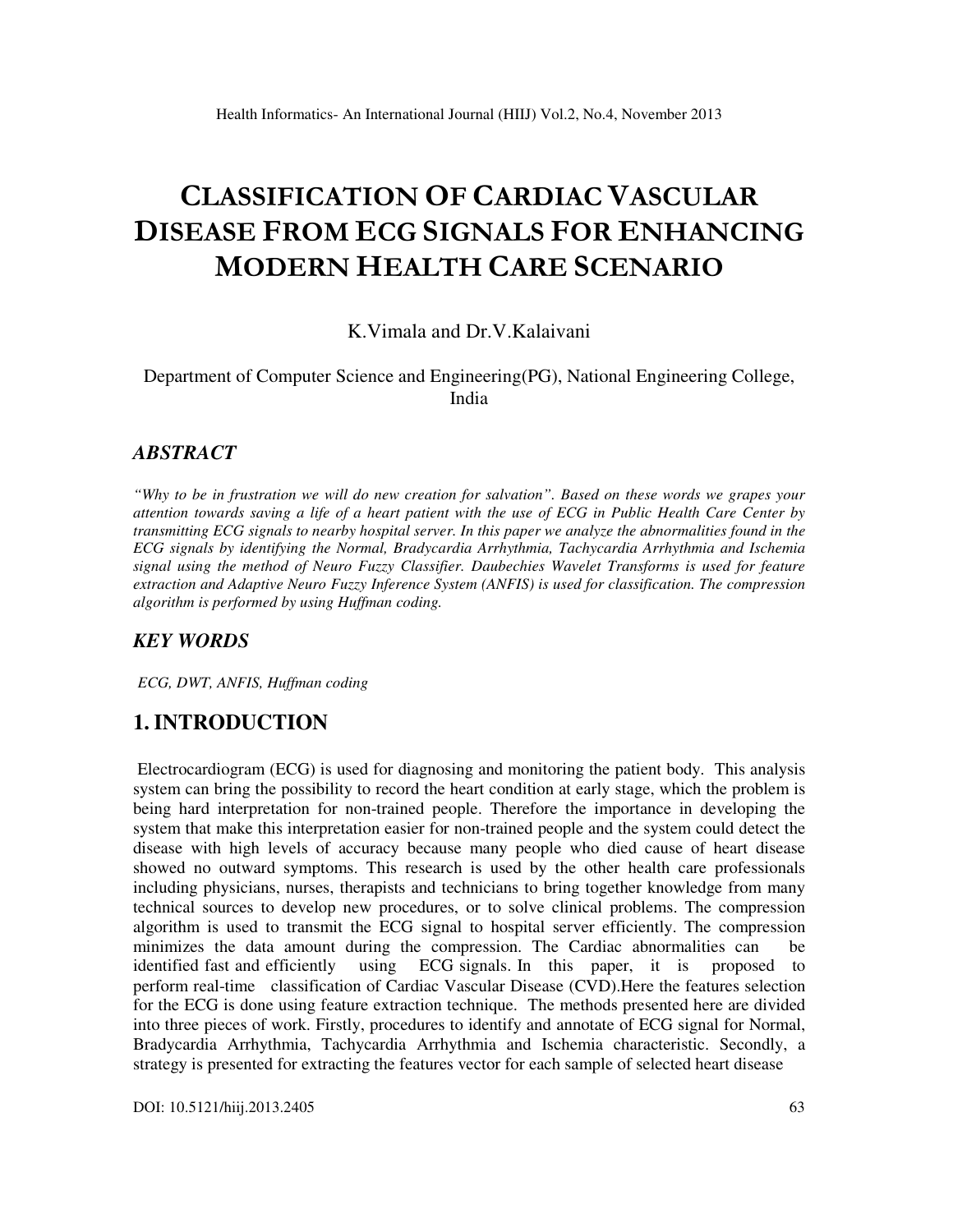using an algorithm that exploits the coefficient derived from Discrete Wavelet Transform. Lastly, this part presented the procedures of classification process using Adaptive Neural Fuzzy Inference System modeling.

# **2. RELATED WORKS**

There are many techniques introduced by the researches to overcome the heart problems in daytoday-life. The holter monitor system which records ECG signal continuously in ambulatory condition for a sizable time and system transmit the recorded data to hospital when the recorded period is completed. The feature extraction is done for classification of the heart disease like Normal, Bradycardia Arrhythmia, Tachycardia Arrhythmia and Ischemia characteristics. The compression technique is done for transmitting the signal from the health care services to hospital server.

The ECG analysis technique required the feature extraction and classifier stage. Before feature extraction the noise is removed from the ECG signal. For noise reduction many reduction techniques are proposed by different researchers. An approach to Cardiac Arrhythmia Analysis using Hidden Markov Models[18]. This technique classified by detecting and analyzing QRS complex and determining the R-R intervals to determine the ventricular arrhythmias. The Hidden Markov modeling addresses the problem of detecting low amplitude P waves in typical ambulatory ECG recordings.

 DWT-based feature extraction technique yields superior performance. ECG analysis using wavelet transform method<sup>[21]</sup> can distinguish the between the QRS wave and P, T wave. This technique also can distinguish noise, baseline drift and artifacts. So it can characterize the signal information analysis very well and suitable to process time-varying biomedical signals.

The two morphological feature extraction methods[28] which are higher-order statistics and hermite basis functions. They used the support vector machines to compare the feature extraction methods and classification method to evaluate the generalization performance. But the use of higher order models need more computation cost and caused over fitting problem in generalization performance. In term of accuracy, they found that their hierarchical classification method showed better classification performance than the conventional multiclass classification method with despite the loss in accuracy and sensitivities certain classes. The hierarchical classification improved the mean values of sensitivity mean. It agreed that their classification method can distinguish the multiclass heartbeats with the unbalanced data distribution.

A new approach to feature extraction which is Karhunen Lo'eve Transform (KLT) which is an attractive and powerful approach [27] to the feature-extraction and shape representation process. It has the solution if the probability densities of population of pattern vectors of a problem domain are unknown. The problem about this method is it is too sensitive to noisy pattern of ECG signal.

 In ECG training and classification analysis stages, some researchers have tried to maximize the detection level of accuracy in many different ways such as digital signal analysis, Fuzzy Logic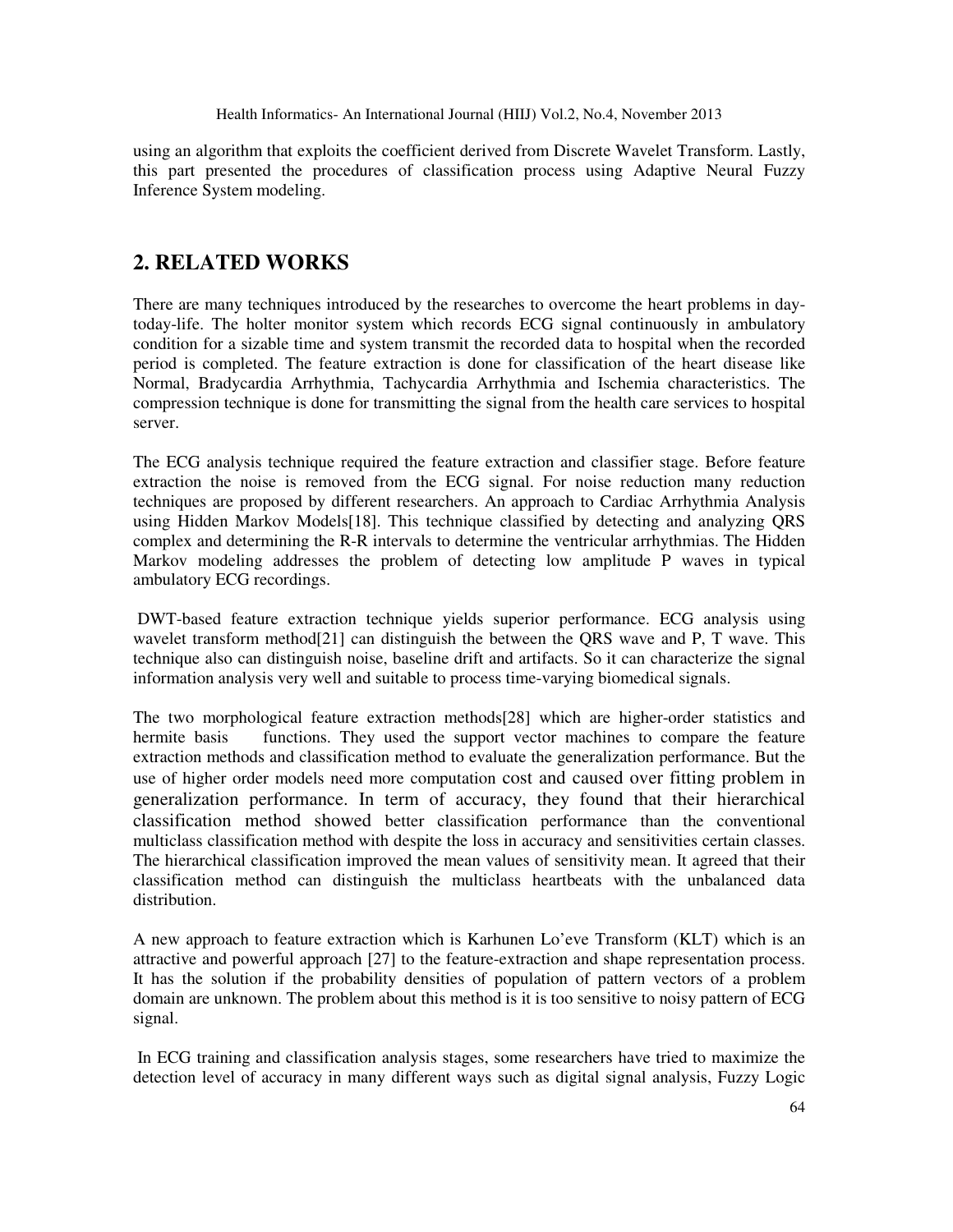methods, Artificial Neural Network, Genetic Algorithm, Support Vector Machine, Self-Organizing Map, Bayesian and other method with each approach exhibiting its own advantage and disadvantages.

The Neuro-Fuzzy approach[24] to the recognition and classification of the heart rhythms on the basis of ECG waveforms. It uses the new approach of heart beat recognition. The resolution for the problem of less sensitivity to the morphological variation of the ECG is brought here. It combining two techniques which are characterization of the QRS complex of ECG by Hermite polynomials and using the coefficients of Hermite kernel expansion as the features of the process and the application of the modified neuro-fuzzy TSK network for ECG pattern recognition and classification.

# **3. METHODOLOGY**

This system provides useful technique for fast identification and classification of the heart disease.

#### Data acquisition from the patient



Figure 1: Cardiovascular Abnormality Diagnosis Process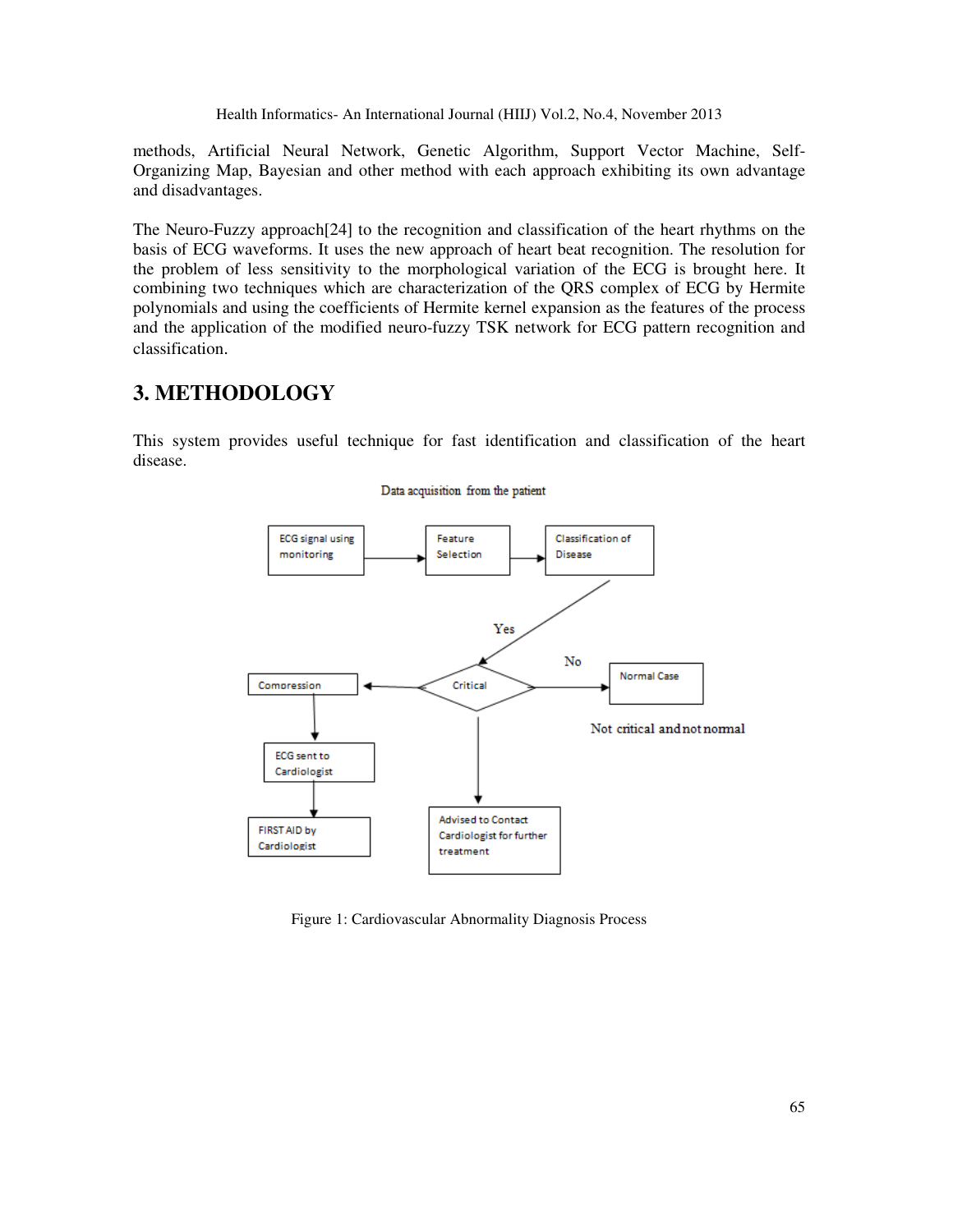This paper provides the detection of cardiovascular disease in ECG signal with the help of health care centers in rural areas. In figure 1 the signal is recorded from the patient's body and it is monitored by the physicians. The signal is then classified by the physicians by applying Neuro-Fuzzy classifier technique. This shows the result as whether the patient's is in the normal, mild or severe condition. If the patient's condition is critical, then the signal is transmitted to the hospital server by compressing the ECG signals using Huffman coding. For the severe cases physician will provide a tablet that could maintain the heart beat as normal for 6 hours which would help him to reach the Cardiac hospital. Then the patient can undergo for medical treatment by the cardiologist. If the patient's condition is mild then they are advised to contact the cardiologist.

# **3.1. DWT TECHNIQUE FOR FEATURE EXTRACTION**

Feature extraction was conducted by applying wavelet techniques to patient data, thus providing ECG characteristic point detection capabilities.

The input selection of feature extraction methods applied in this thesis has to select well to make sure which components of a input gives the best representation of the given pattern of ECG signals. The detail wavelet coefficients contains some amount of significant informations of the signal, the detail wavelet coefficients of ECG signal of each subject were computed. The procedures of DWT implementation is describe as follow in Figure 2:



figure 2: feature extraction techniques

# **2.2. FEATURES EXTRACTION PROCEDURES**

Selection of appropriate wavelet and the number of decomposition level is very important in DWT. The levels are chosen based on the parts of the signal that correlated with the frequencies required for classification . The general wavelet decomposition of DWT procedure involves three steps. The result of decomposed signal will shows the important details and approximation coefficients, which represents the original signal. The basic procedure follows the steps described below

- The wavelet type is chosen.
- The wavelet name is chosen
- Number of levels required for decomposition are chosen.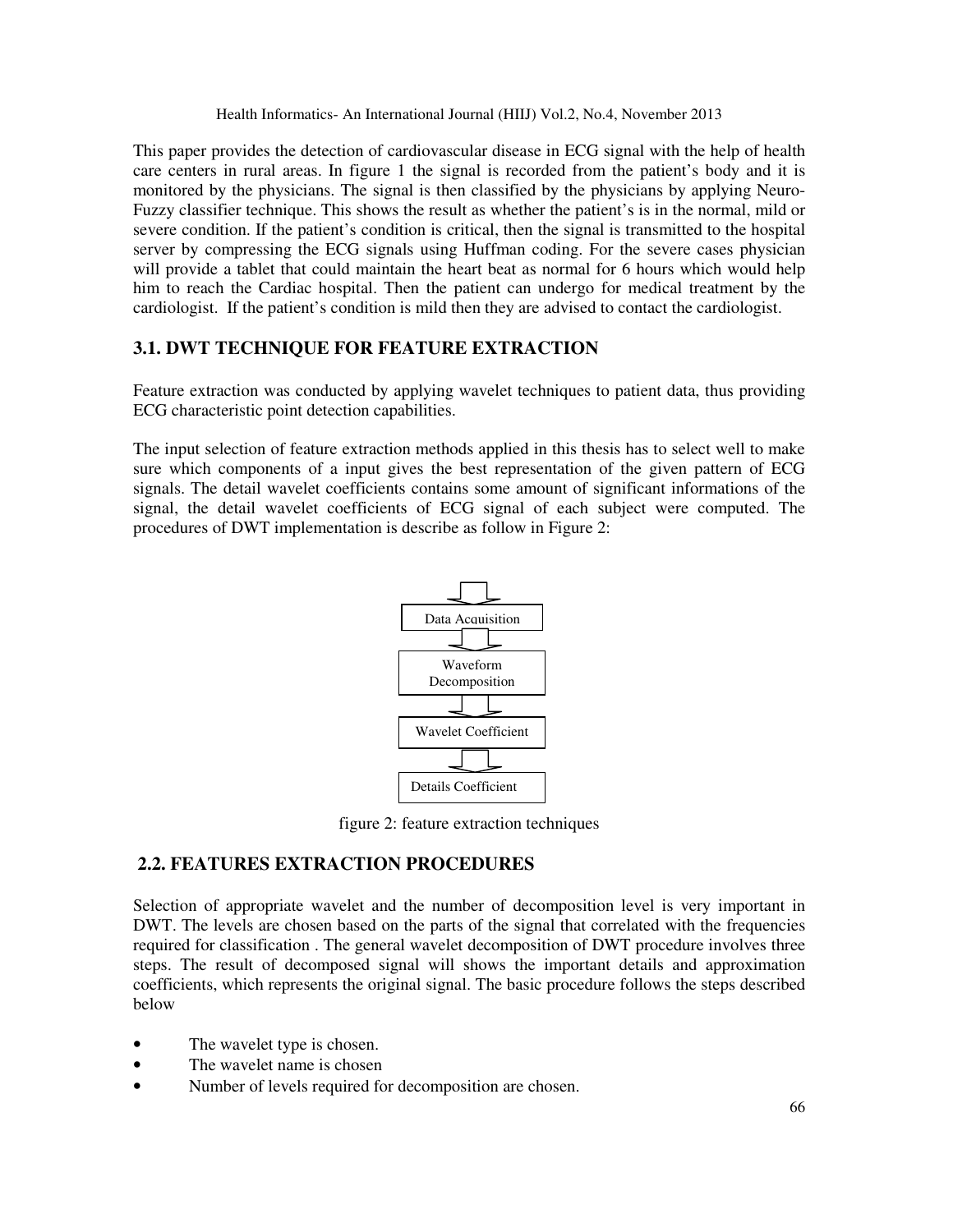The DWT wavelet types have been chosen in the features extraction and the ECG signals were decomposed into time-frequency representations using single-level one-dimensional wavelet decomposition. The wavelet names of Daubechies wavelet filters db4 have been choosing and the number of decomposition levels was chosen to be 5. Result of decomposition, the ECG signals were decomposed into the details coefficients D1-D5 and one final approximation coefficient, A5.

The results of applying the Daubechies wavelet of order 4(db4) which is more suitable to detect changes of ECG signal is evaluated.

# **2.3. COEFFICIENTS EXTRACTION**

The computed details and approximation wavelet coefficients of the ECG signal were used as the features vector representing the signals.

In this study, from the original intervals of ECG signal, five standard measures parameters are used. A signal of 75 discrete data was selected as considered ECG signals data. For each ECG signals, the detail wavelet coefficients of fourth level (75 coefficients) were computed. To reduce the dimensionality of feature vectors, the set of the wavelet coefficients were used. The following features are used to represent the time and frequency distribution of the ECG signals:

- 1. Energy of the wavelet of each ECG signals sample.
- 2. Maximum of the wavelet coefficients of each ECG signals sample.
- 3. Minimum of the wavelet coefficients of each ECG signals sample.
- 4. Mean of the wavelet coefficients of each ECG signals sample.
- 5. Standard deviation of the wavelet coefficients of the each ECG signal sample.

# **2.4. CLASSIFICATION USING NEURO FUZZY**

Decision making of classification was performed in two stages: selection of coefficients computing by DWT and the ANFIS classifiers. Four types of ECG beats (Normal, Tachycardia Arrhythmia, Bradycardia Arrhythmia, and Ischemia) obtained from the PhysioBank databases will be classified by ANFIS classifiers.

# **2.5. ANFIS IMPLEMENTATION IN CLASSIFYING HEART DISEASE**

The classification was performed using the ANFIS in Fuzzy Logic Toolbox. ANFIS were trained with the back propagation gradient decent method in combination with the least squares method. The block of featured processed in ANFIS were shown in Figure 3.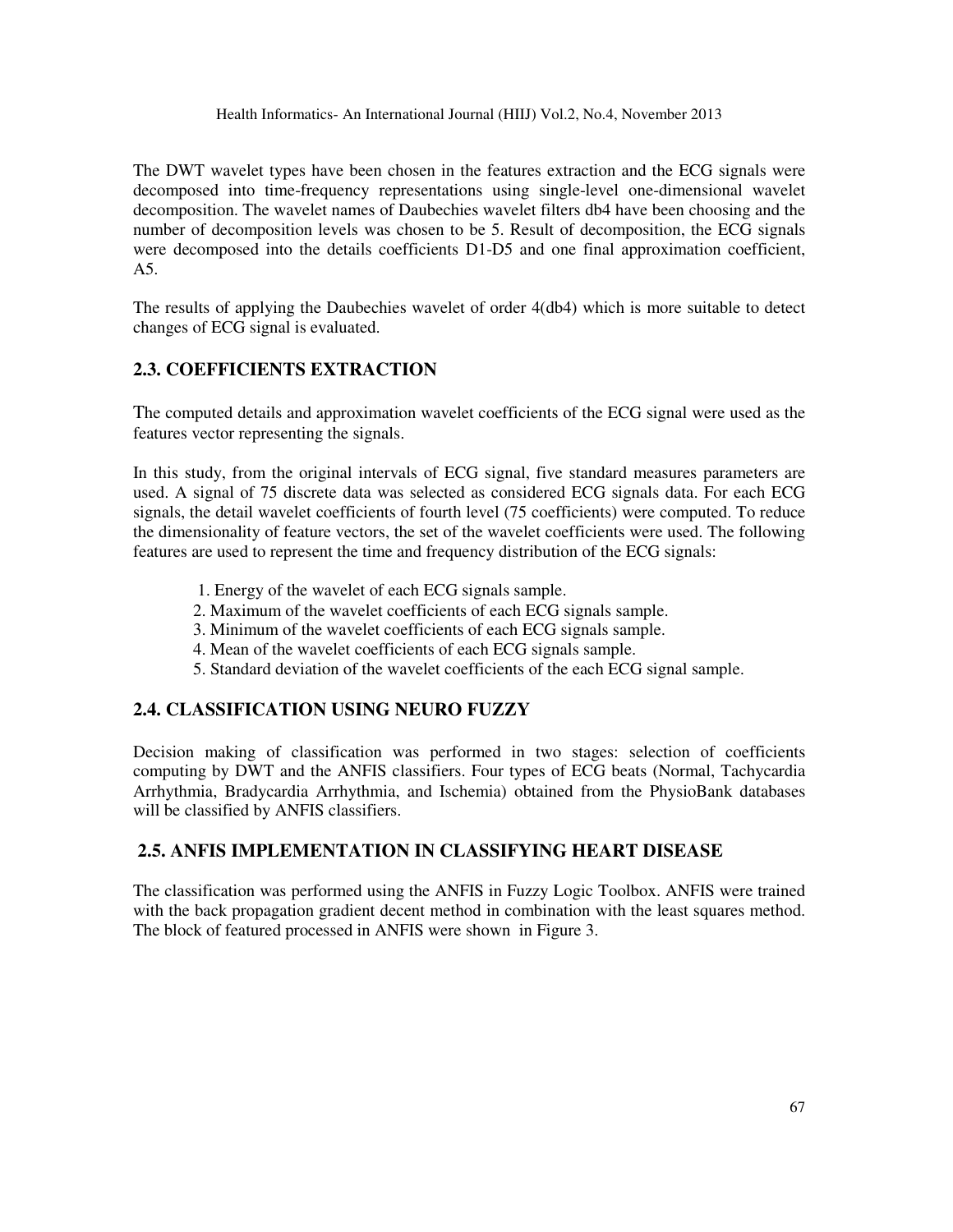

Figure 3: Block Diagram of Heart Disease Classification through ANFIS

The featured vector that are being computing from the DWT coefficient which are energy, Maximum, Minimum, Mean and Standard Deviation were defined as extracted features for ANFIS inputs and Normal, Bradycardia, Tachycardia Arrhythmia and Ischemia are defined as ANFIS outputs.

### **2.6. SKELETON OF ECG DATA**

The ECG signals are divided into two parts

- crucial part
- plain part

The QRS complex waves and P and T waves are the important part of the cardiology system to identify the arrhythmia disease. The ECG signals are divided into smaller blocks and each block is encoded as an independent entity. The block length is decided according to the sampling rate as (1) shows

$$
MB = t_{truncn}(f_{unit}S, [\log_2(\frac{S}{c})])
$$
 (1)  
Where  $t_{trunc}(x, n) = \frac{[x2^n + 0.5]}{2^n}$ 

 where *MB* represents the block length, *S* is the ECG sampling rate, *c* is the programmable constant between 101 and 200,  $f_{\text{unit}}$  is unit block size, and  $t_{\text{trunc}}$  is the rounding-truncation function with 2*n* In this work, the unit block size is selected in 0.05 s, which is the half duration of the QRS complex duration. It is a suitable period to detect the change the ECG signal precisely. After block division, the QLV of the block is calculated. For normal ECG signals, the QRS complex part can be regarded as a typical representative signal with high standard deviation  $(Sia) = \sqrt{\sum_{i=1}^{N-1} S_i}$  $= \sqrt{\sum_{l=0}^{N_B-1} (xi - l)}$ 0  $(Sta = \sqrt{\sum_{k=1}^{N_B-1} (xi - \overline{x})^2})$ *Sta* =  $\sqrt{\sum_{i=0}^{N_{n-1}} (xi - \overline{x})^2 / N_{B}}$  in comparison with the plain part [11].

68 The complex block with high Sta has more crucial information than the plain block with low Sta.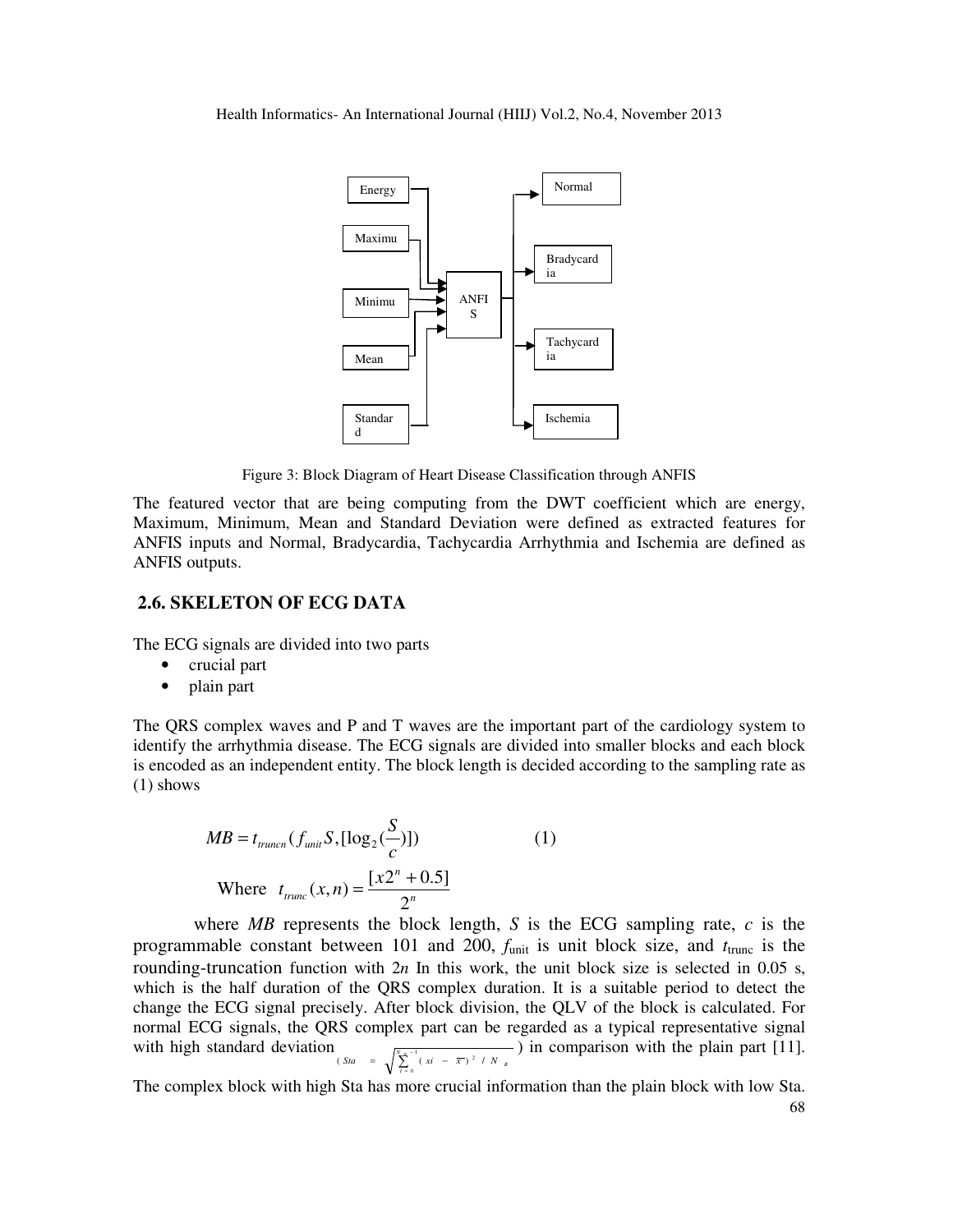However, the Sta requires the complex calculations such as square root  $(\sqrt{x})$  and squaring  $(x2)$ . Therefore, the mean deviation (Mean) value is proposed to determine the QLV instead of the sta. The mean is defined as follows:

Mean 
$$
= \frac{\sum_{i=0}^{N_B - 1} |x_i - \overline{x}|}{N_B}
$$
 (2)

### **2.7. LOSSLESS COMPRESSION: HUFFMAN CODING**

The compression was performed when the patient was in the severe state and the patient needs some medical treatment. In that case the patient ECG data is transferred to the doctor on the other end by compressing the signal.

Algorithm for Huffman coding

1. Compute the probability of each data.

2. Sort the set of data in ASCENDING order.

3. Create a new node where the left child is the lowest in the sorted list and the right is the second lowest in the sorted list.

4. Chop-off those two elements in the sorted list as they are now part of one node and add the probabilities. The result is the probability for the new node.

5. Perform insertion sort on the list with the new node.

6. REPREAT STEPS 3,4,5 UNTIL you only have 1 node left.

# **4. ECG SIGNALS DATASET**

The number of data samples that represent each feature for Class 1,Class 2, Class 3 and Class 4 are 20 subjects, 15 subjects, 20 subjects and 15 subjects respectively. The rule based was created according the expert knowledge using MATLAB rule base editor. Based on the three membership function (small, medium, large) that being used in this project, the number of rule based created by equation:

 $a^{\text{A}}b = c$  where; a is linguistic variables, b is number of input nodes, c is number of rules output.

It is used to generate the rules. There are 5 input nodes for ANFIS structure with 3 inputs of membership functions that processed by 243 rules to identify the desired output of heart disease.

# **5. RESULT AND PERFORMANCE ANALYSIS**

The result and performance of feature extraction and classification was trained with the back propagation gradient descent method in combination with the least squares method has been made. The algorithm is composed of a two passes, such that forward pass and a backward pass.

- The least squares method (forward pass) to optimize the consequent parameters.
- The gradient descent method (backward pass) to adjust optimally the premise parameters.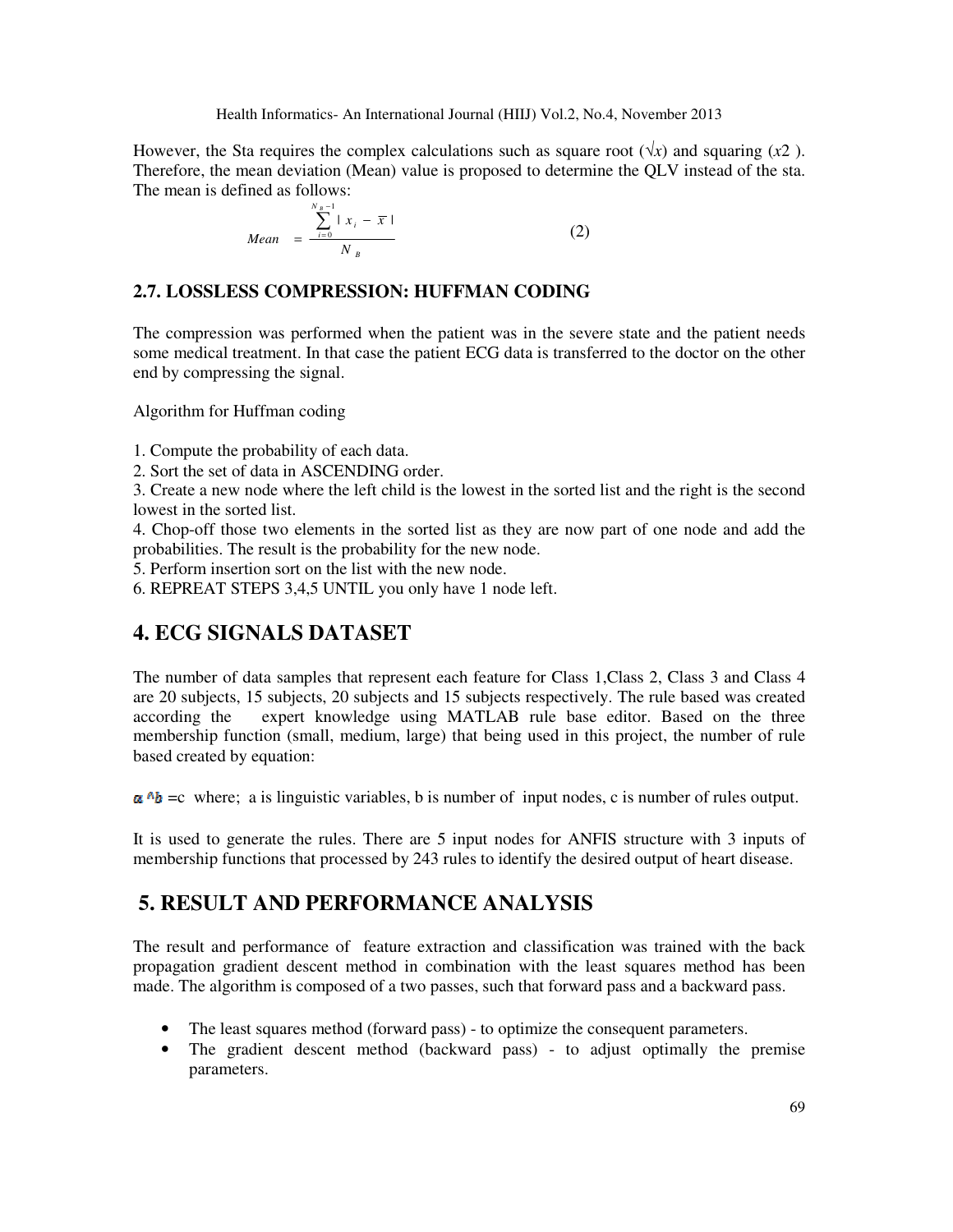The paper demonstrates the wavelet coefficients for the features which represents the ECG signals and the ANFIS trained on the input patterns to one of four classes.

In this study, training and test sets were formed by 171 data train the samples. The 100 data samples were used for training and 71 data samples were for testing. The training dataset was used to train the ANFIS, to verify the accuracy and the effectiveness of the trained ANFIS model for the detection of heart disease patients.

| <b>Heart disease</b><br>type     | <b>Class</b>   | <b>Correct</b><br>classified | <b>Misclassified</b> |
|----------------------------------|----------------|------------------------------|----------------------|
| <b>Normal</b>                    |                | 43                           |                      |
| <b>Bradycardia</b><br>Arrhythmia | $\mathfrak{D}$ | 40                           | $\mathfrak{D}$       |
| Tachycadia<br>Arrhythmia         | 3              | 44                           |                      |
| Ischemia                         |                | 41                           |                      |
| Total                            |                | 168                          |                      |

Table 1: Statistic of correct and incorrect Heart Disease Classification

Table 1 and Figure4 show the correct classified and misclassified data samples of heart disease for each class. 43 samples from Class 1 were classified correctly and 1 data sample is incorrect classified. There are 40 samples out of 42 data samples of Class 2 are classified correctly and 41 samples from 42 samples from 42 data samples from class 4 were correctly classified. For Class 3, all of their 44 samples were classified correctly. The ANFIS misclassified 4 samples out of 172 data samples.



Figure 4 : Statistic of Heart Disease Classification

The MIT-BIH Arrhythmia Database is used to evaluate the performance [13]. The sampling rate and the resolution are 360 samples/s and 12 bits, respectively. In addition, the Gaussian white noise source is injected from *−*10 to 20 dB SNR for the noise stress test. The test vector is produced by injection of the noise source [14] with MIT-BIH record 100 [13]. The performances of compression coding are evaluated by the CR and the compression error rate of the percentage root mean square difference (PRD). And the R-peak detection performance is evaluated by the sensitivity (Se) and the positive productivity *(*+*P*).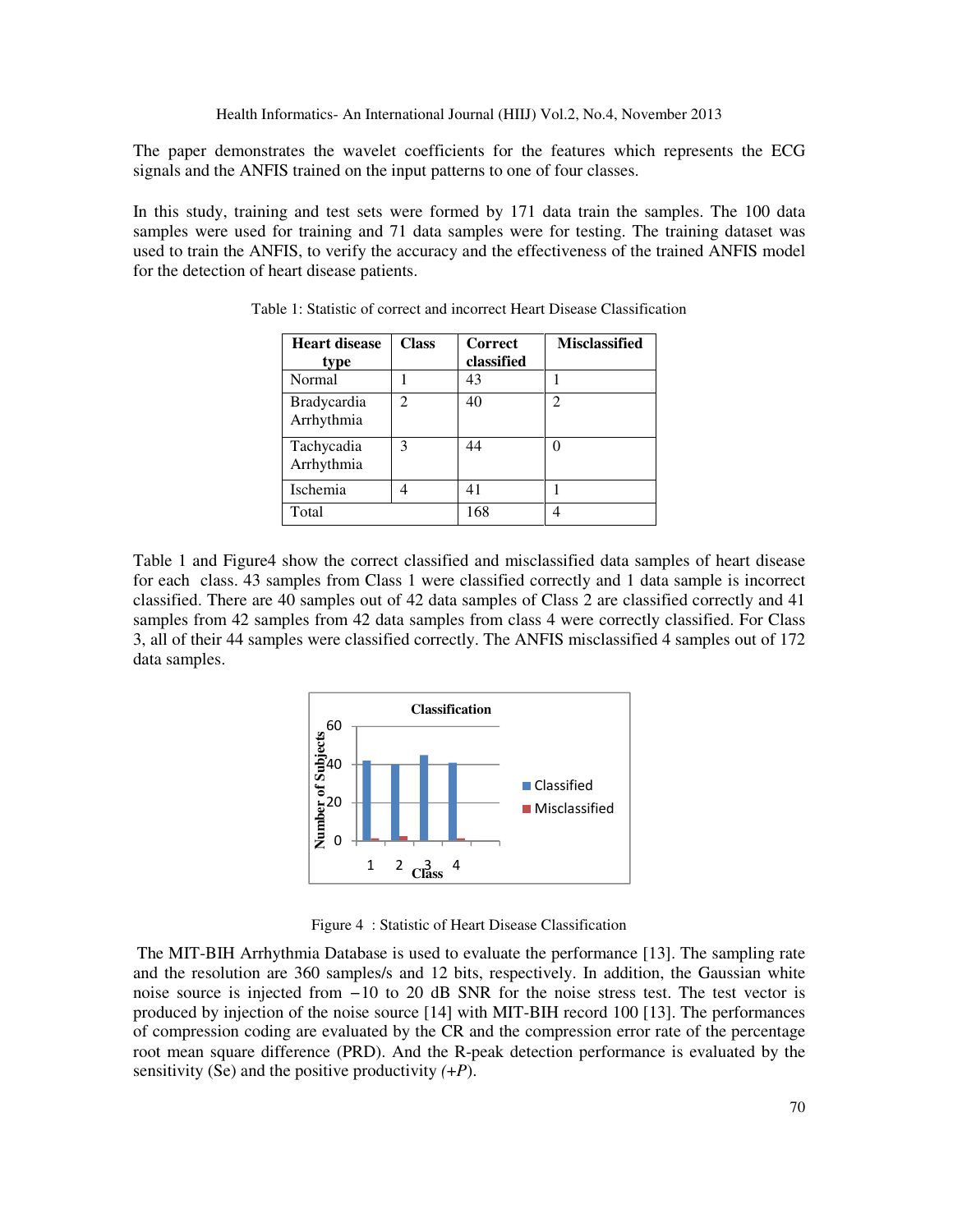# **6. CONCLUSION**

This paper indicate that by using DWT and ANFIS, the classification of Normal, Bardycardia Arrhythmia, Tachycardia Arrhythmia and Ischemia signals can be classified; therefore the primary objective of this study is achieved. The simulation results show the class of heart disease is well predicted using DWT and ANFIS system and the system working well since it achieve the 97.68% of classification accuracy rate. This result indicates that it has some potential and had been found to be successful in heart disease detection. The proposed QLV delineate the ECG signal, and it supports both the flows to achieve better performance with low computation complexity. By applying the QLV, the overall CR improves while maintaining the small compression error rate, and high-accuracy performance can achieve at the segmentation and the R-peak detection stage. The performance is evaluated by using the MIT/BIH Arrhythmia Database, and the noise robust test is also performed for the reliability of the algorithm.

# **7. REFERENCES**

- [1] D. Jabaudon , J. Sztajzel, K. Sievert, T. Landis, and R. Sztajzel, "Usefulness of ambulatory 7-day ECG monitoring for the detection of atrial f ibrillation and flutter after acute stroke and transient ischemic attack," Stroke, J.Amer. Heart Assoc., vol.35,pp.1647-1651, May 2004.
- [2] H.Kim, S. Choi, and H-j.Yoo, "A low power 16-bit RISC with lossless compression accelerator for body sensor network system," in Proc. IEEE ASSCC, Nov.2006, pp. 207-210.
- [3] S.-J. Song, N. Cho, S.Kim, J. Yoo, and H.-J.Yoo ,"A 2 Mb/s wideband pulse transceiver with direct-coupled interface for Human body communications," in Proc. IEEE ISSCC, Feb.2006,pp. 2278-2287.
- [4] .Zigel, A.Cohen, and A. Katz, "The weighted diagnostic distortion (WDD) measure for ECG signal compression," IEEE Trans. Biomed.Eng., vol.47.no.11,pp. 1422-1430, Nov. 2000.
- [5] T.A. Welch, "A technique for high-performance data compression," Computer, vol. 17, no.6, pp. 8-19, Jun. 1984.
- [6] Health Informatics. Standard Communication protocol. Computer assited Electrocardiography, British-Adopted European Standard BS EN1064,2005.
- [7] D.A. Dipersio and R.C. Barr, "Evaluation of the fan method of adaptive sampling on human electrocardiograms," Med. Biol. Eng. Comput., vol.23, pp. 401-410, Sep. 1985.
- [8] J.P. Abenstein and W.J. Tompkins, "A new data reduction algorithm for real time ECG analysis," IEEE Trans. Biomed.Eng.,vol.BME-29,no.1, pp. 43-48,Apr.1982.
- [9] W.C. Muller, "Arrhythmia detection program for an ambulatory ECG monitor, " Biomed. Sci. Instrum., vol.14, pp. 81-85, 1978.
- [10] M.L. Hilton, "Wavelet and wavelet packet compression of electrocardiograms," IEEE Trans. Biomed. Eng., vol. 44, no. 5, pp. 394-402, May 1997.
- [11] R.S.H. Istepanian and A.A.Petrosian, "Optimal Zonal Wavelet-based ECG data compression for mobile telecardiology sys," IEEE Trans. Inf. Technol. Biomed., vol. 4,no. 3,pp.200-211, Sep .2000.
- [12] B.S. Kim, S.K. Yoo, and M.H Lee,"Wavelet-based low-delay ECG compression algorithm for continous ECG Transmission ,''IEEE Trans. Inf .Technol. Biomed., vol. 10 ,no. 1,pp.77-83, Jan .2006.
- [13] H. Kim,Y. Kim, and H-J. Yoo," A low cost quardratic level ECG Compression algorithm and its hardware optimization for Body sensor network system," in Proc. IEEE EMBC, Aug. 2008, pp. 5490-5493.
- [14] (1979).[online].Available: http://www.physionet.org/physiobank/database/mitdb/
- [15] (1992).[online].Available: http://www.physionet.org/physiobank/database/nstdb/.